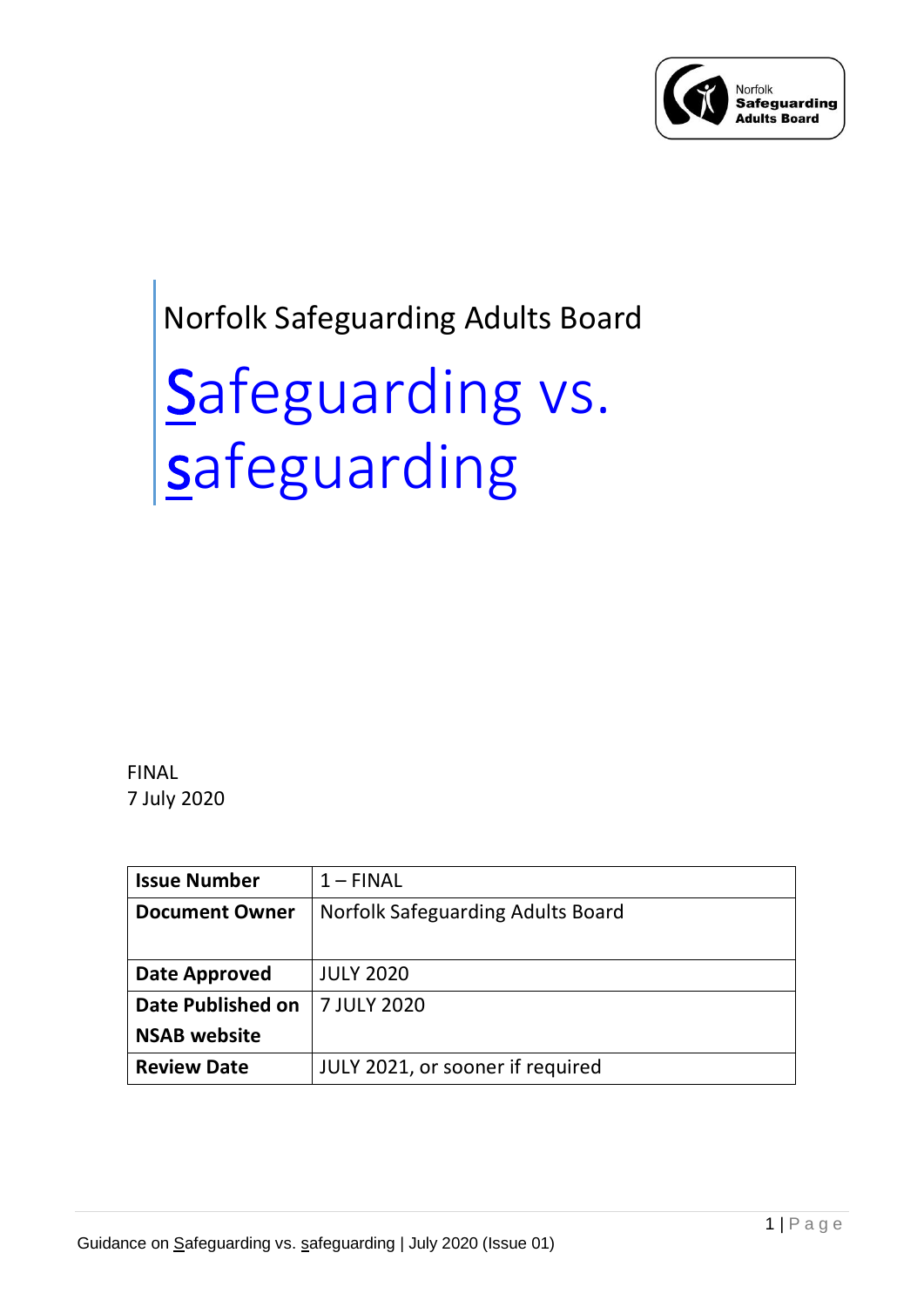

### **Safeguarding vs. safeguarding**

#### **1 Introduction**

- 1.1 The word 'safeguarding' can be interpreted in different ways and this can create some confusion for professionals, when deciding what course of action to take when they have encountered a person who needs support. '*Safeguarding*' can mean two things; a formal safeguarding response under s42 of the Care Act, or a general response to keep someone *safe* and to ensure their needs are met.
- 1.2 These two types of safeguarding are sometimes referred to as *Safeguarding with a capital 'S'* to identify the formal safeguarding response and *safeguarding with a small 's'* to identify the more general response to keep someone safe.

#### **2 What is 'Safeguarding with a capital S'?**

2.1 A safeguarding enquiry under s42 of the Care Act would be triggered if the Local Authority is made aware that someone with care and support needs has experienced or is at risk of abuse or neglect, and as a result of their care and support needs, they are unable to protect themselves. In the past, this has been described as 'adult protection' and may be referred to as 'formal safeguarding'. If these criteria are met, the Local Authority will involve partners from other agencies and make (or cause to be made) whatever enquires are necessary, deciding whether action is necessary and if so what and by whom.

#### 3 **What should I do if I think a formal safeguarding response is needed?**

- 31. You should gain the person's permission if possible, and ring your concerns through to **Norfolk County Council on 0344 800 8020**. *State that you would like to report a safeguarding concern*. You will be put through to the local authority's '**front door**' team who will take further details and discuss your concern with someone from the Multi-Agency Safeguarding Hub (MASH) to make a decision about whether a formal safeguarding enquiry will be raised.
- 3.2 If you cannot gain the person's permission, the local authority may still be able to act if the person is at risk of abuse or neglect. You may want to consult the Norfolk Safeguarding Adults Board's (NSAB) Multi-agency Policy and Procedure, or look on the [NSAB website](https://www.norfolksafeguardingadultsboard.info/) for further guidance.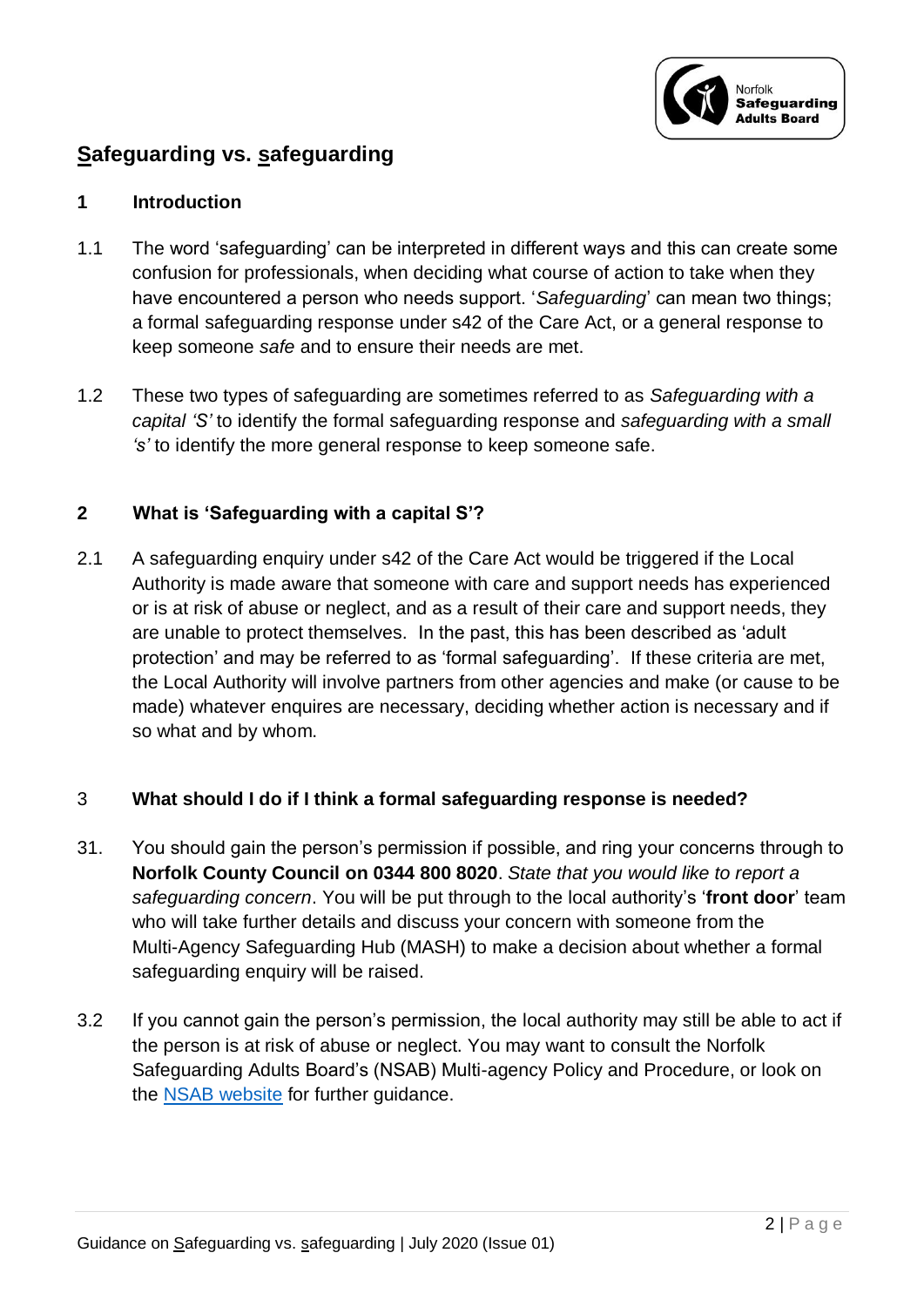

#### **3 What is 'safeguarding with a small s'?**

3.1 Many people with physical or mental health problems who have care and support needs live in complex circumstances and can be very vulnerable. These people may need support to keep safe, to manage the risks of day to day life and may need coordinated responses from a variety of health, social care, housing or other professionals. However, they are not necessarily experiencing abuse or neglect so will need a coordinated response to keep them safe, but not a formal s42 enquiry.

#### **4. What should I do if I think someone needs support or a coordinated multiagency approach, but they are not experiencing abuse or neglect?**

- 4.1 If the person needs a social care assessment, seek their permission to request support and then you can ring 0344 800 8020 and ask to make a referral for a Care Act assessment or find out if they already have an allocated social worker.
- 4.2 If the person has a health or mental health need, seek their permission to contact their doctor in the first instance (or ring 999 if they have an urgent health care need). If you have not sought their permission, you may be asked to go back and speak to them for consent to make a referral. If you already know the professionals who are involved with the person, you could contact them to ask for a meeting to discuss the person's need for a risk assessment or a coordinated response.

#### **5. What should I do if I want to ask the local authority to review a small 's' safeguarding decision?**

- 5.1 If you have contacted the local authority with an adult safeguarding concern, but after consideration they have said they are not triggering a formal section 42 enquiry, first ask them for a clear explanation of why this is so that you can understand the reasoning. They will often also offer advice and support with the issue regardless of the safeguarding decision.
- 5.2 If you still have concerns about abuse and harm, you can ask for the decision to be reviewed. Consider what new or more detailed information you can give the local authority to help consider the risks to the person.

Tip: you are helping the local authority in the process of gathering information in order to establish that they (the local authority) have 'reasonable cause to suspect' that abuse is present.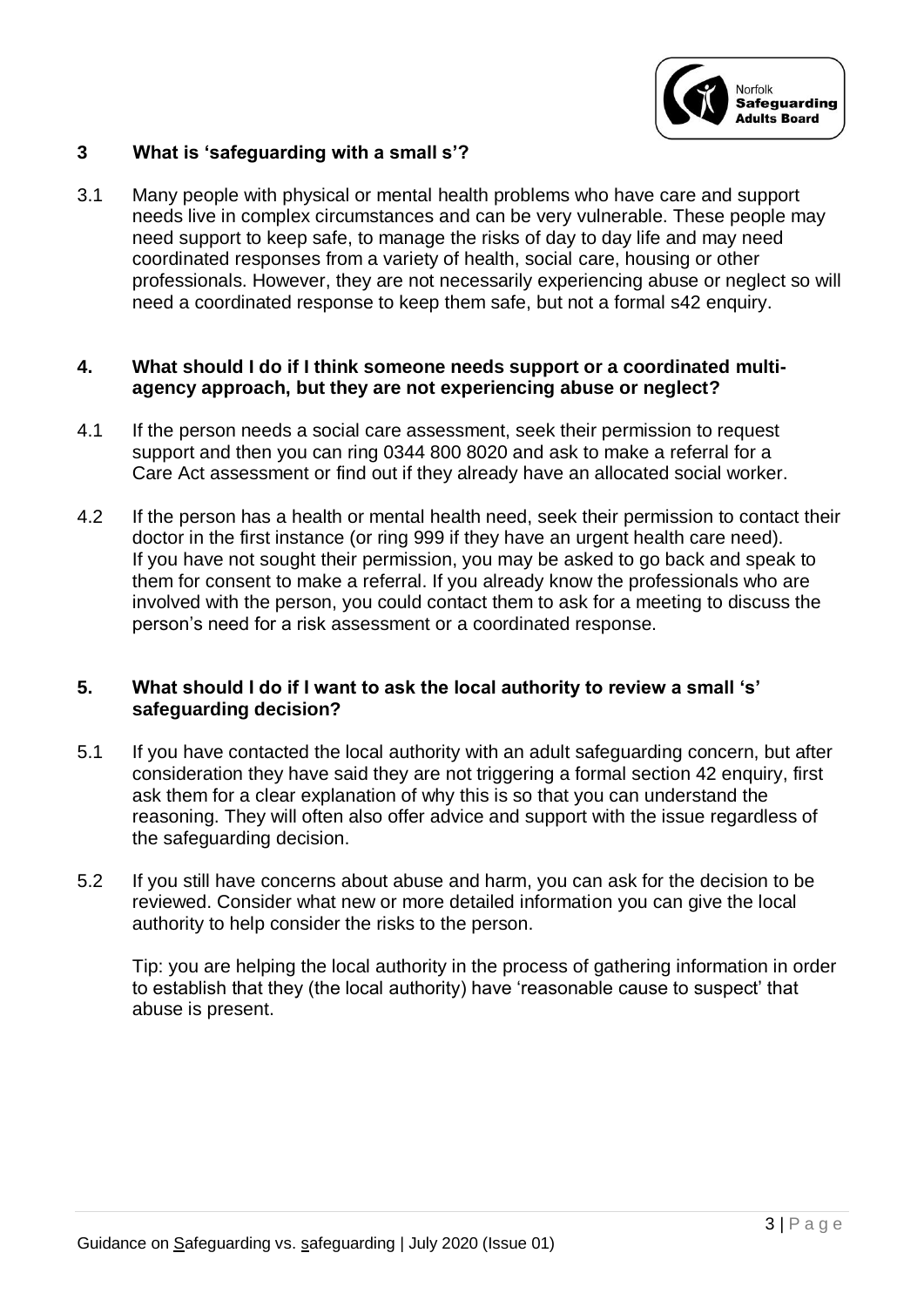

#### **Examples**

❖ Someone with dementia keeps letting themselves out of their home and wandering in the street putting themselves at risk:

*This is an example of 'safeguarding with a small s' and the necessary response will involve a risk assessment, consultation with their GP and possibly a meeting of multi-agency professionals*

❖ Someone with dementia living in a secure care home managed to leave the building because a carer didn't close the door behind him. They became lost and were found by the police, suffering from hypothermia:

*This is an example of a situation where 'Safeguarding with a capital S' is required, as the person has suffered abuse by neglect as the door was left open and they were able to get out of an environment where they should have been kept safe, and as a result, they have come to harm (hypothermia).*

❖ Mrs Thomas is being cared for at home by her husband. She uses a hoist for transfers and has four double-up home care visits a day, and her skin is very fragile. Her husband is struggling to manage the complexities of her care and is worried he will get something wrong and cause her some harm:

*This is an example of 'safeguarding with a small s' and the necessary response will involve a carers assessment for Mr Thomas, a risk assessment, a review of the health provision Mrs Thomas is receiving, consultation with her GP and possibly a meeting of multi-agency professionals.*

❖ Mr Thomas tried to move his wife using the hoist before the carers arrived to provide double-up support, and she fell from the hoist, sustaining a fractured neck of femur. Mr Thomas had been clearly told not to use the hoist on his own due to the risk of harm:

*This is an example of a situation where 'safeguarding with a capital S' is required, as Mrs Thomas has suffered harm as a result of neglect by her husband and a formal Safeguarding process needs to be followed using s42 of the Care Act.*

❖ Mr Patel has lost capacity and is not coping at home. His daughter is keen not to move him to residential care as she says she promised him that she would always care for him. Professionals have a suspicion that the motive for keeping Mr Patel at home could be to preserve his funds so his family can inherit:

*This is an example of 'safeguarding with a small s'. There is no indication that Mr Patel's family have abused him, but if there is a difference of opinion about where his health or care needs should best be met, and he lacks capacity, a best interests meeting will need to be held with family and professionals, to make a decision on his behalf.*